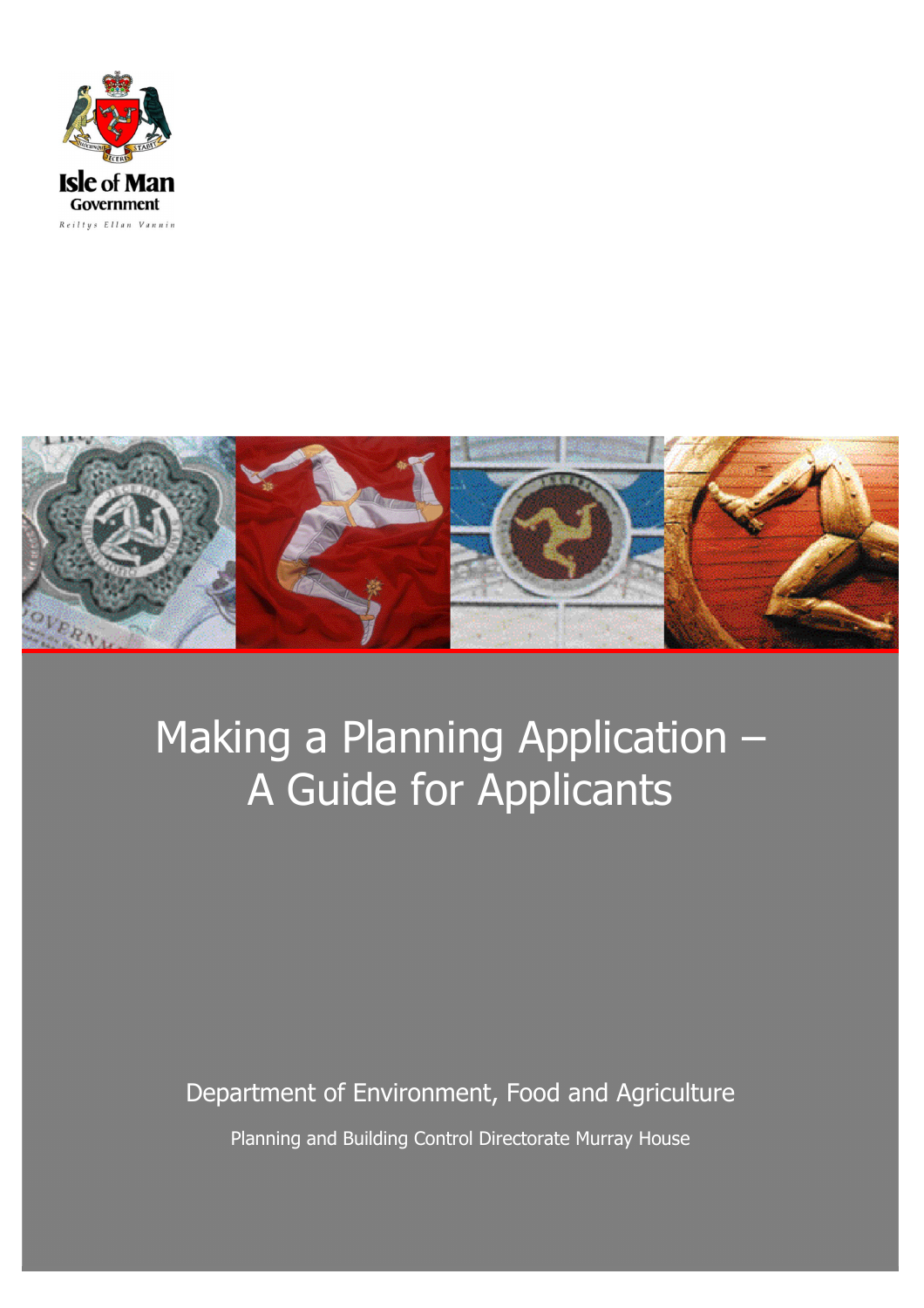| <b>CONTENTS</b>                                               | Page No. |
|---------------------------------------------------------------|----------|
| Introduction                                                  | 2        |
| The Planning Process                                          | 4        |
| The Application Form                                          | 6        |
| Plans and Supporting Information                              | 11       |
| <b>Flood Risk Assessments</b>                                 | 13       |
| Highways, trees, level changes and minerals/waste information | 15       |

# **For more information see www.gov.im/planningapply**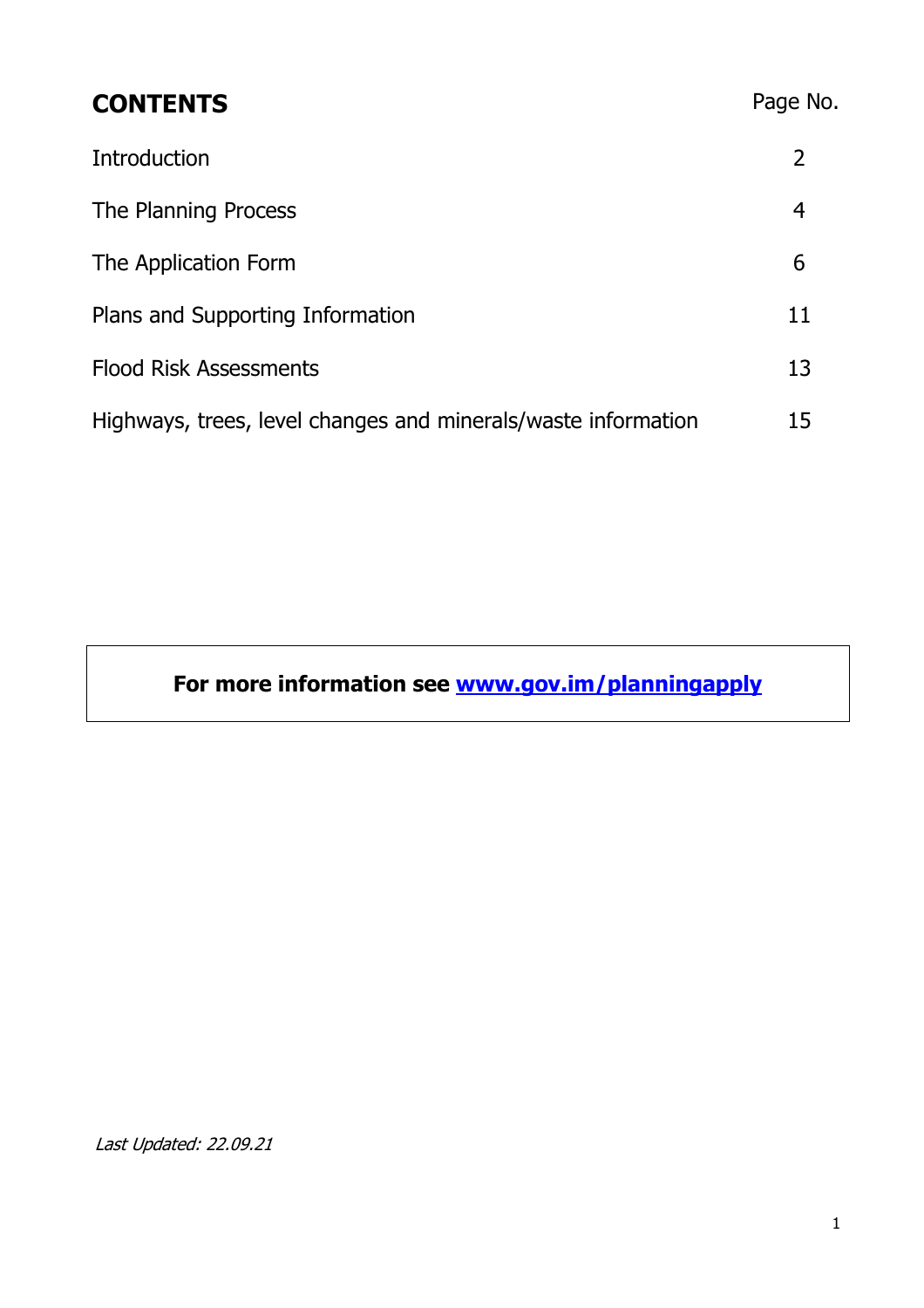### **INTRODUCTION**

#### **The Purpose of this Guidance**

The Town and Country Planning (Development Procedure) Order 2019 (hereafter 'The Order') sets out the information to be included within a planning application. This guidance is intended to help explain these requirements. If an application does not have the information required it cannot be validated (accepted for processing).

This guidance relates to planning applications, it may not be relevant for applications for the following types of application. Please note that for works to a Registered Building or involving an advert a relevant consent may be required in addition to planning approval.

- Registered Building Consent
- Advertisement Consent
- Certificates of Lawfulness
- Minor Changes to a Planning Application (Article 21 of the Order)

#### **What is Planning Approval?**

Planning approval is required in order to legally carry out 'development'. Development can be physical building works or a change in the use of land or a building.

Some forms of development are granted a blanket approval, sometimes called 'Permitted Development' and this is set out in various Development Orders. The Department has produced an interactive house to explain the most commonly used forms of Permitted Development for domestic properties. See www.myhouse.im/

If you wish to carry out development which is outside Permitted Development, you will need to submit a specific planning application, which seeks approval from the Department (of Environment, Food and Agriculture) to carry out the development.

**Any development undertaken before any approval is reached, is done so at the developers own risk.** For more information see www.gov.im/planningenforcement

#### **How long does it take?**

The Department works to deal with Planning Applications as quickly as possible, but the time taken varies from case to case. All applications must be properly processed and assessed, including being advertised. If your application is complex or controversial the process will take longer. If there are problems with an application, and those problems could potentially be easily overcome by making changes to the proposal or supply additional information, the Planning Officer may advise you of this, so you can consider whether you could submit an amendment to the proposal. However, amended plans may need to be being re-advertised, which will mean the application will take longer to determine.

#### **Who Can Apply for Planning Approval?**

Anybody. A landowner of a site does NOT need to be the applicant, nor is land ownership a material consideration in planning terms. Applicants, if they are not the landowner, are encouraged to notify and liaise with the land owner in any submission as the granting of approval does not allow or authorise the development of land outside of an applicant's ownership or control. An appointed agent (architect, planning consultant or surveyor) may submit a planning application and act on behalf of the applicant.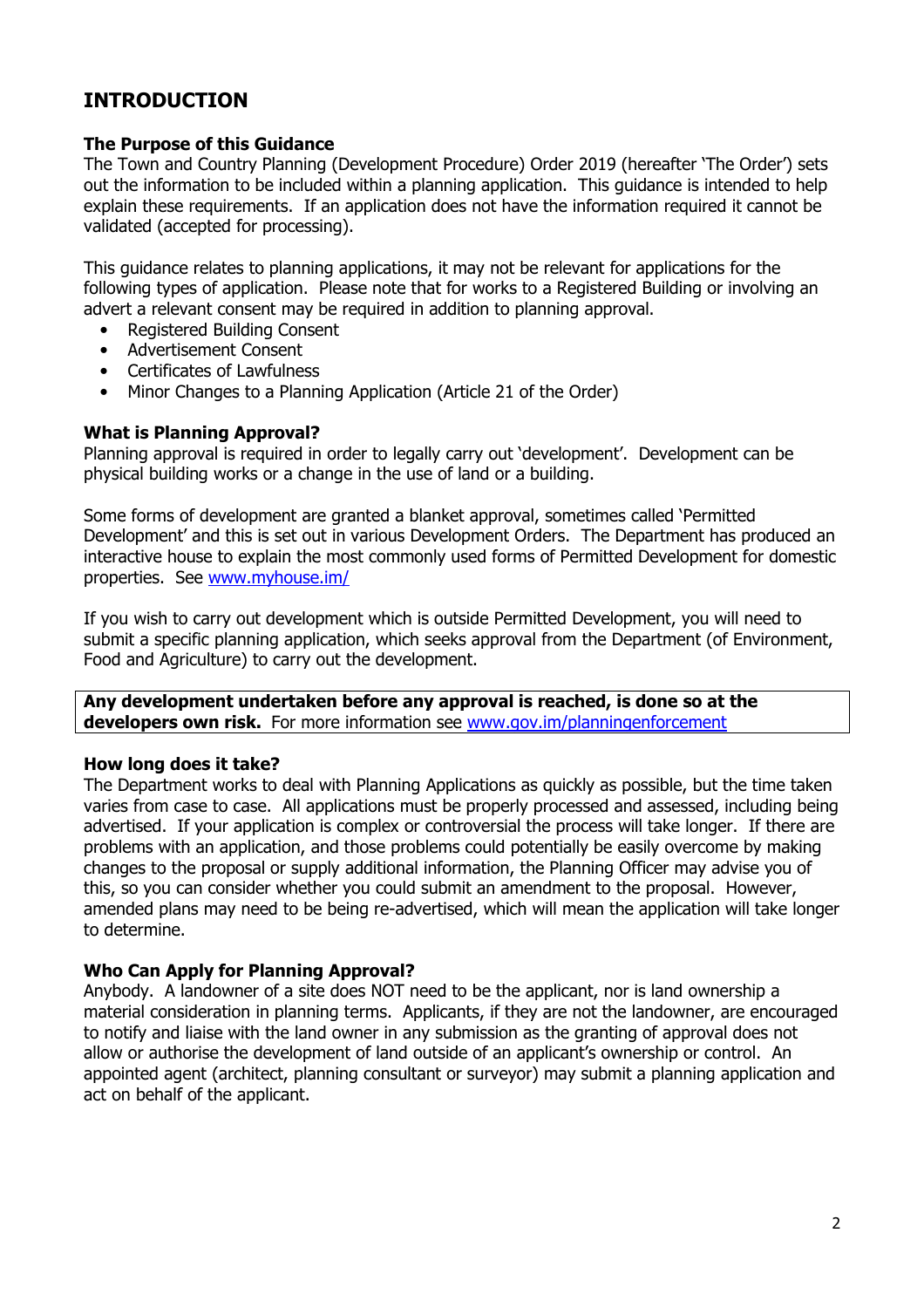#### **If there is sufficient information will my application be approved?**

Not necessarily. It is important that the Department has sufficient information to understand the proposal. Without this, the proposal cannot be assessed. However, there is a difference between the amount/quality of information required and whether the development described by that information is acceptable. The Department must make three considerations:

- Does the application contain the correct information to be validated?
- Does the application contain the correct information to be determined?
- Should that determination be a planning approval or refusal?

This guidance focuses on ensuring there is the correct type/amount of information (the first consideration). The validation of a planning application does not preclude a request for further information prior to determination (see below) and having sufficient information to determine does not mean planning approval will be granted.

#### **Can there be requests for further information?**

The Department can require such additional information as it requires to be able to understand, assess and determine the application (this is not the same as amended information which the applicant choses to submit to address issues). Such a request must give a date by which the information is required (at least 21 days) and if the information is not provided by that date, the Department may treat the application as withdrawn.

Separate guidance is available in relation to amending applications after they have been submitted, which also applies where additional information is provided. See: www.gov.im/planningamends

#### **What do I need to think about before making an application?**

It is recommended that you try to ensure your application contains not only the information required to meet the minimum standards for validation, but any other information, to avoid unnecessary delays (or possibly refusal) post-validation.

#### Material Considerations

Planning Applications are assessed against Material Considerations and you are therefore advised to consider these in putting together your application. See www.gov.im/materialconsiderations

#### Policy & Guidance

A key material consideration is whether or not the proposal is in accordance with planning policy, including the land use zoning in the relevant Local or Area Plan. See www.gov.im/developmentplan. Regard will also be had to the characteristics of the site, other relevant strategies and evidence base, and other material considerations, such as the Residential Design Guide (see www.gov.im/rdg) for residential developments.

Examples of information that may be required in light of these include:

- Design Statements;
- Protected Species Survey;
- Heritage Information (for example if in/adjacent to a Conservation Area or relating to a Registered Building); and
- Structural Report (for conversion of older buildings).

#### Building Control

If planning approval is granted, then the development must take place in accordance with the approved plans. Many people choose to apply for Building Control (BC) approval after gaining planning approval, as BC plans are often more detailed. This is perfectly reasonable, however it is important to consider how you will build the development to avoid issues arising at the BC stage which result in plans needing to be changed, which will normally mean either fully re-applying for planning approval or potentially a Minor Change Application (See: www.gov.im/planningamends).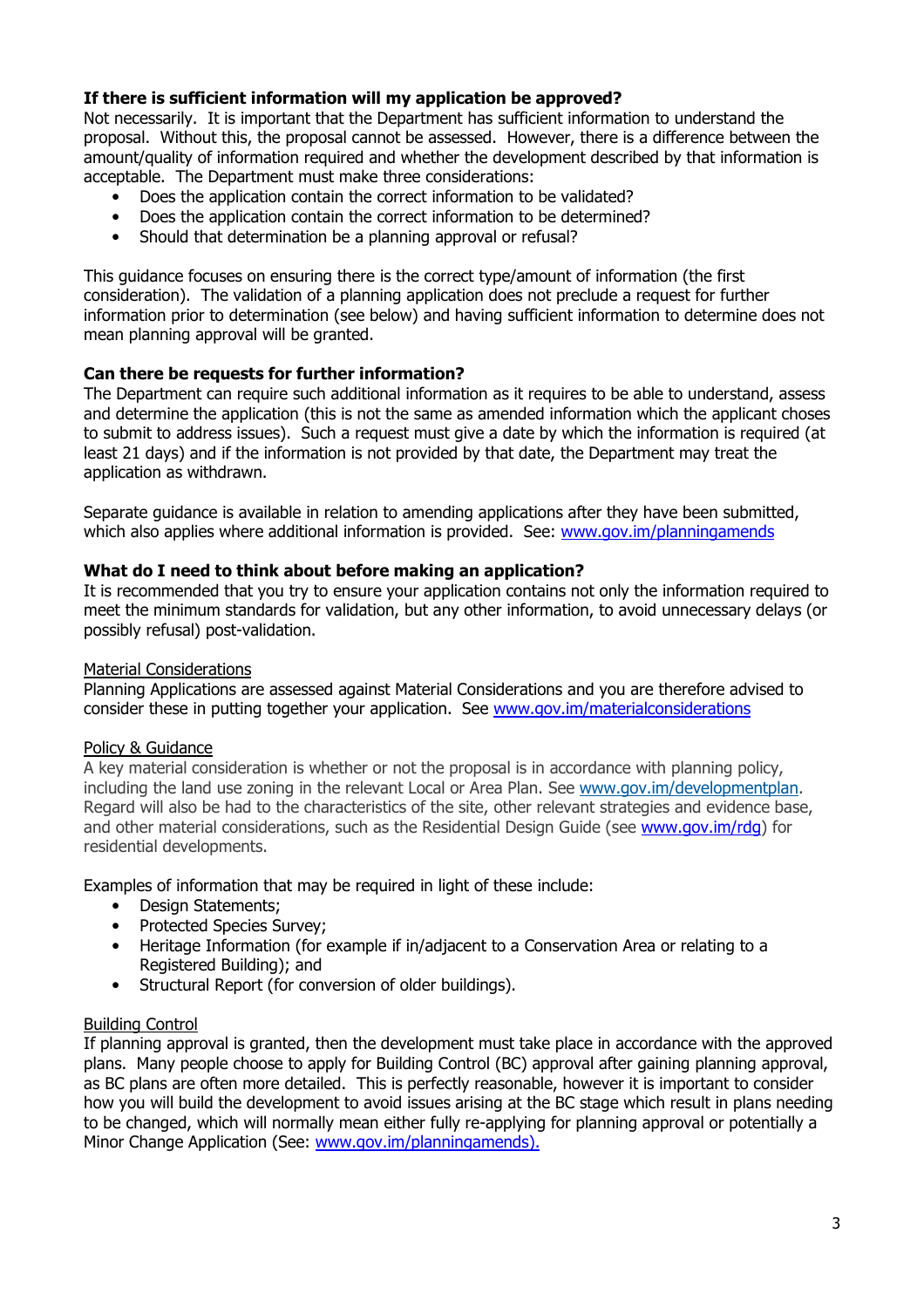In particular, it should be noted that the Building (Amendment) Regulations 2019 that came in to force on 31 December 2019 included a requirement that applications for new dwellings (and extensions over a certain size) be accompanied by a Standard Assessment Procedure calculation. Known as a SAP calculation, this procedure assesses the energy performance rate of the proposal (see https://www.manxsap.im/).

#### Sustainable Construction

In light of the above, it is helpful to consider at the planning stage any specific design choices or approaches that are necessary to achieve the relevant SAP score. Such considerations can be detailed in design statements or other supporting information as they may be relevant for explaining how a development complies with requirements for energy efficiency (Strategic Plan General Policy 2(n) or, for larger developments, the Energy Impact Assessment (Strategic Plan Energy Policy 5). Section 2 of the Residential Design Guide gives more information in relation to Energy Impact Assessments and also wider elements of Sustainable Construction.

#### **Can I seek pre-application advice?**

Pre-application advice can be sought by writing or emailing the Planning Office explaining your proposals. Officers will provide advice on the likely planning issues and what information may be required as part of an application. It is not the purpose of pre-application advice to give certainty as to the outcome of an application because the only means by which a proposal can be properly tested is through the planning application process itself. See www.gov.im/planningpreapp

The Department recommends that you also consider advising your neighbours of the proposed development by your application and take the opportunity to overcome and/or resolve any concerns they may have which you may not be aware of prior to any submission.

It is also encouraged that an applicant takes the opportunity to speak to any utility providers (gas, water, electricity, telecom etc.) which may be involved should your proposal be approved. Are there any manhole covers on the site? Is the site within a flood risk area? Are overhead or underground electric cabling nearby? Will you need a new phone line or water supply? If so, contact the relevant Authority prior to making your finished application.

#### **Does this guide apply to resubmitted applications?**

Planning approvals are normally subject to a condition that they must be commenced within 4 years. If a proposal has previously been approved but that approval has not been implemented within the relevant time period, a fresh application is required. If that time period is reaching an end, but has not yet expired, an application to vary the condition may normally be submitted. In either case, the application must contain the information set out in the current order, even if the previous application did not.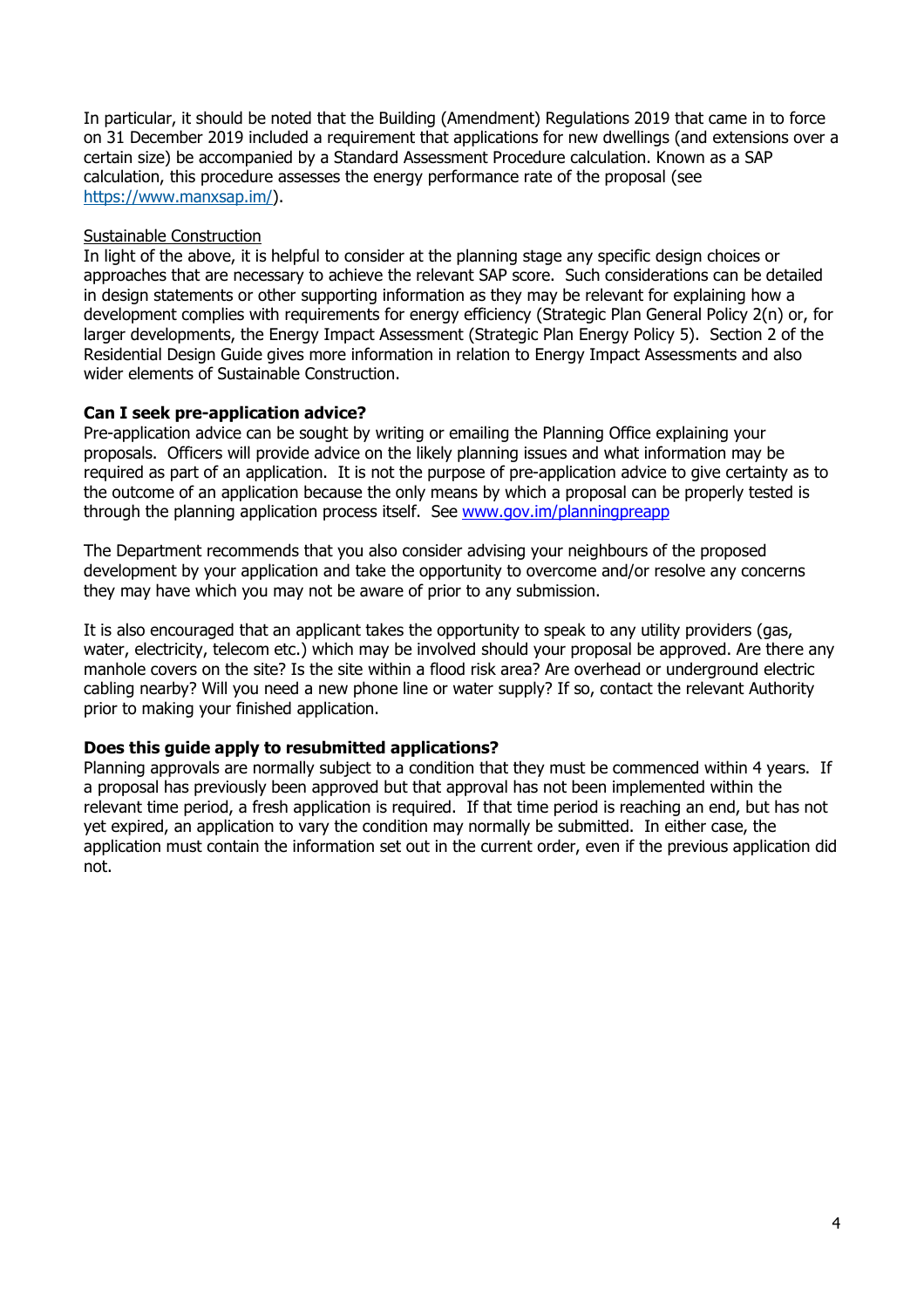## **THE PLANNING PROCESS**

The main stages in the process are set out below.

- Preparing the application, including seeking pre-application advice
- Submission of the application
- Validation
- Consultation
- Case Officer Consideration
- Determination
- Appeal (if relevant)

More information is set out below in relation to the stages from validation onwards

#### **Validation**

Once an application is submitted, it is checked by Technical Officers to ensure all required forms, fees, plans and information is included and accurate as presented. Only after this process has been completed will the application be formally validated for publication. The Department strives to validate and acknowledge (in writing) a planning application within 5 working days of receipt.

If an application is deemed invalid it will be returned to the applicant/agent with an explanation of the information required for the application to be considered valid. If the application is not correctly resubmitted within 30 days a refund (if necessary) will be authorised.

#### **Consultation**

All validated planning applications are published. See www.gov.im/viewapplications

As part of the publicity, the Department will issue the applicant (or their agent) at least one Site Notice which must be displayed at the development site for the required notice period. In cases of larger developments, additional copies will be provided for affixing at different locations on public highways bounding the site.

Should it be found that the Site Notice has not been properly displayed for the required period there may be delays and further time applied to the consideration, extending the consultation period. Placement of site notices are verified by Officers where site visits are made (see below).

From the date of publication of the application on the website (the publication date) until the application is determined, any member of the public may make written comment. The Department must allow for at least 21 days of publicity before determining any application. See www.gov.im/planningcomment

#### **Case Officer Consideration**

After validation the application will be assigned to a Case Officer who will assess the application and any comments received. They will consider whether any additional information is required or whether it is appropriate to invite any amendment in response to issues raised. As part of their assessment, the Case Officer will normally visit the site.

They will then make a written recommendation as to whether the application should be approved (including any conditions) or whether it should be refused (and the reasons for this).

They will also make a recommendation as to who should be afforded Interested Person Status. See www.gov.im/interestedperson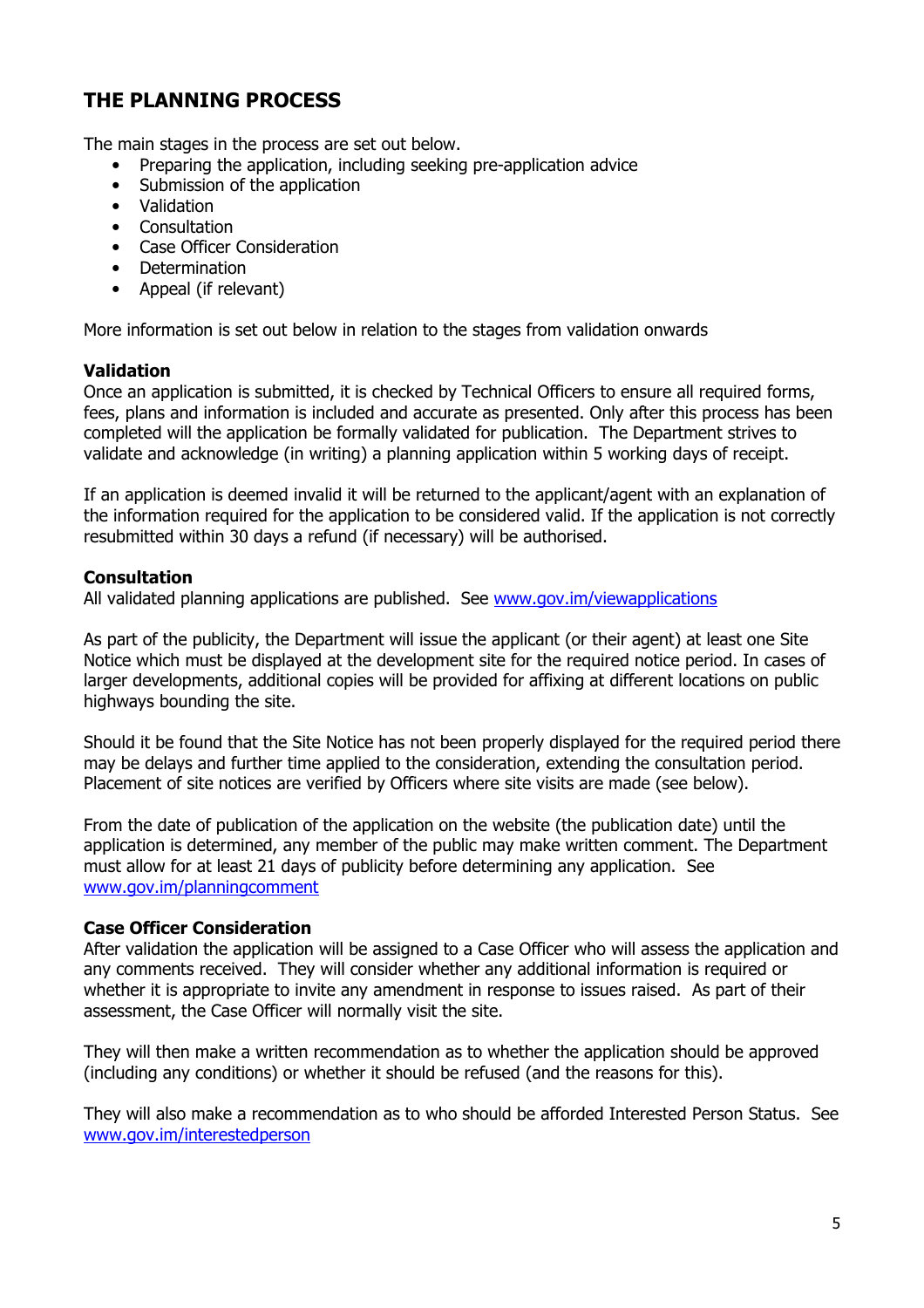#### **Determination**

Most planning applications are determined by a senior officer with delegated powers. About 1 in 5 applications are referred to the Planning Committee. The criteria for referral are set out in the Planning Committees Standing Orders. See www.gov.im/planningcommittee

A planning decision is issued by way of a decision notice to the applicant (or their agent) and all those who have commented within 10 days of a decision being made. Where an email address has been provided the notice will be issued in electronic form ONLY. The decision notice will set out the reasons for the decision. If the application is approved subject to conditions, the notice will set these out. Decision notices sent to third parties will state whether or not they have been afforded Interested Person Status.

Where decisions are made under delegated powers, Officer reports and the decision notice will be published on line the working day following the issue of the decision. Where applications are determined by the Planning Committee, decision notices will be issued as soon as the administration has been concluded. Minutes will be available on-line once endorsed by the Members at the subsequent meeting.

#### **Appeals**

If your application has been refused, or you disagree with conditions that have been attached to an approval, you can appeal the decision. See www.gov.im/planningappeal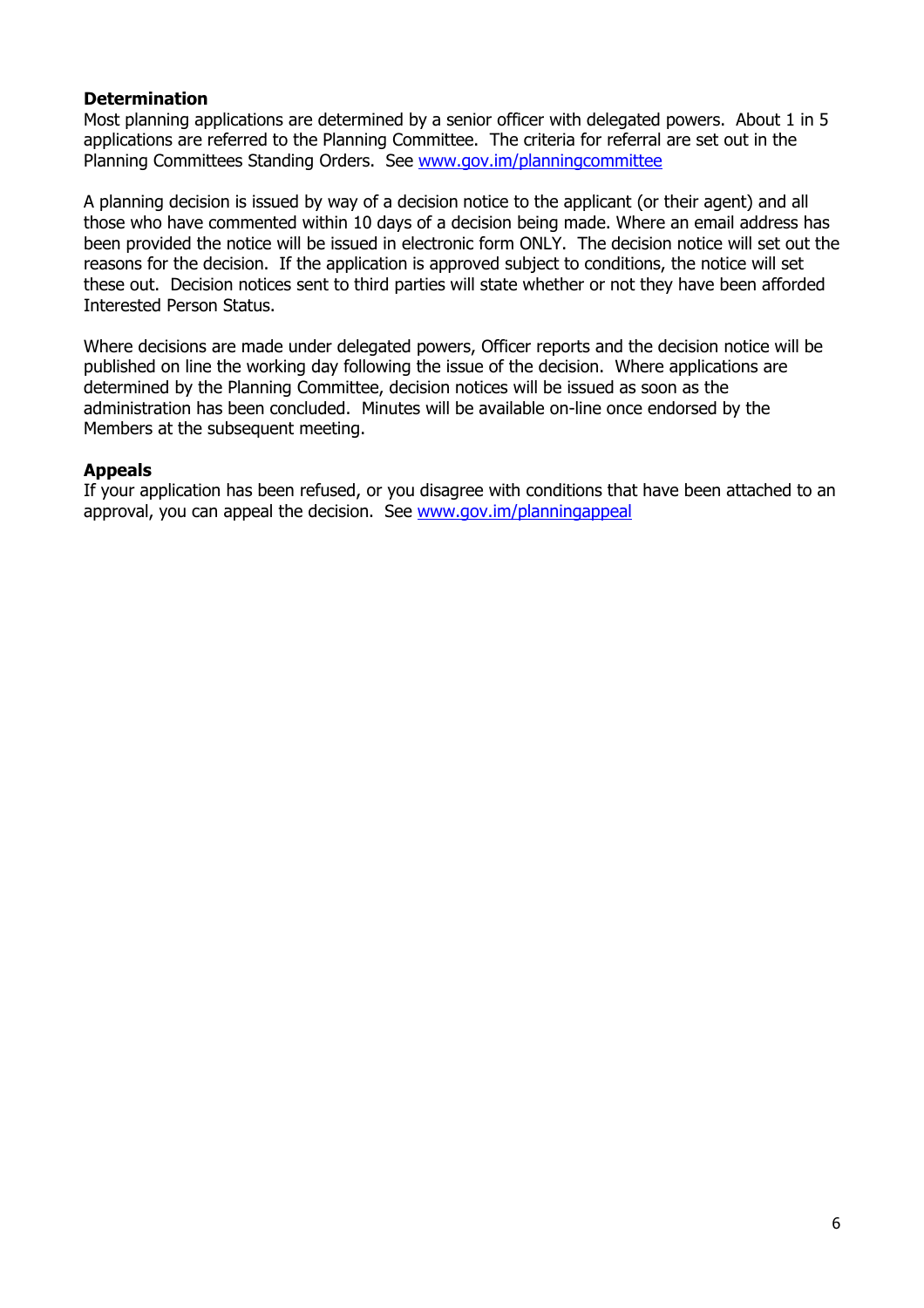# **THE APPLICATION FORM**

The following guidance notes correspond with the numbering on the application form PA 20.4 which can be downloaded from our website.

Unless you apply online, the following numbers of hard copies are required.

- Replacement windows and/or doors  $-2$  copies
- Where the Department owns the land or may have a vested interest  $-3$  copies
- All other applications  $-2$  copies
	- NB The Department may request a paper copy for a capital project

Please ensure that all questions are answered accurately and fully (unless specifically indicated as optional). Incomplete or inaccurate forms may lead to your application being returned as invalid, or delays in dealing with it.

#### **Question 1 - Site Address**

#### **Address or Description of the site to be developed**

Write the full address of the property or field reference number where the development is proposed.

#### **Question 2 - Local Authority**

Write the name of the Local Authority where the application site is located. If you are unsure please contact the Department who will advise you accordingly.

#### **Question 3 - Types of Applications**

- a) Full approval. The most common type of application. This applies for new building works, alterations and extensions to buildings and any engineering operations.
- b) Change of Use. Relevant for applications for the change of use or uses of a building where **no** building or engineering work is required. Whilst a change of use may be applied for and approved, if that use is not exercised the 'old' use will remain valid. Where a change of use also entails building work that would constitute development, this should be a FULL application.
- c) Approval in principle. This applies only if you wish to establish the principle of development of land for the erection, alteration or extension of buildings **before** full details are given. Please indicate which elements of the principle you wish to be considered within this application and in doing so provide as much detail as possible to assist with the assessment. Details not submitted at this stage are termed 'Reserved Matters', which would be submitted for later consideration should an approval in principle be granted (*using section d*).
- d) Approval of matters reserved from a previous application. A reserved matters application can only be made if there is a valid approval in principle on the site and the conditions attached to that approval have been met. All matters reserved from the consideration of the approval in principle should be submitted within this application and indicated accordingly using the check boxes. The reference number in relation to the principle application must be quoted. **Failure to include the previous application reference number will result in your application being returned as invalid.**

If the application is under types c or d please make sure you indicate the criteria which is being considered by circling them

e) Variation of a condition. Where a valid planning approval is already in place and the developer is seeking to vary a condition of that approval. This category includes application for the extension to the duration of an approval (an extension of time) specifically to review a condition where time constraint has been applied. In all instances the original planning application reference and numbered condition to be varied should be noted.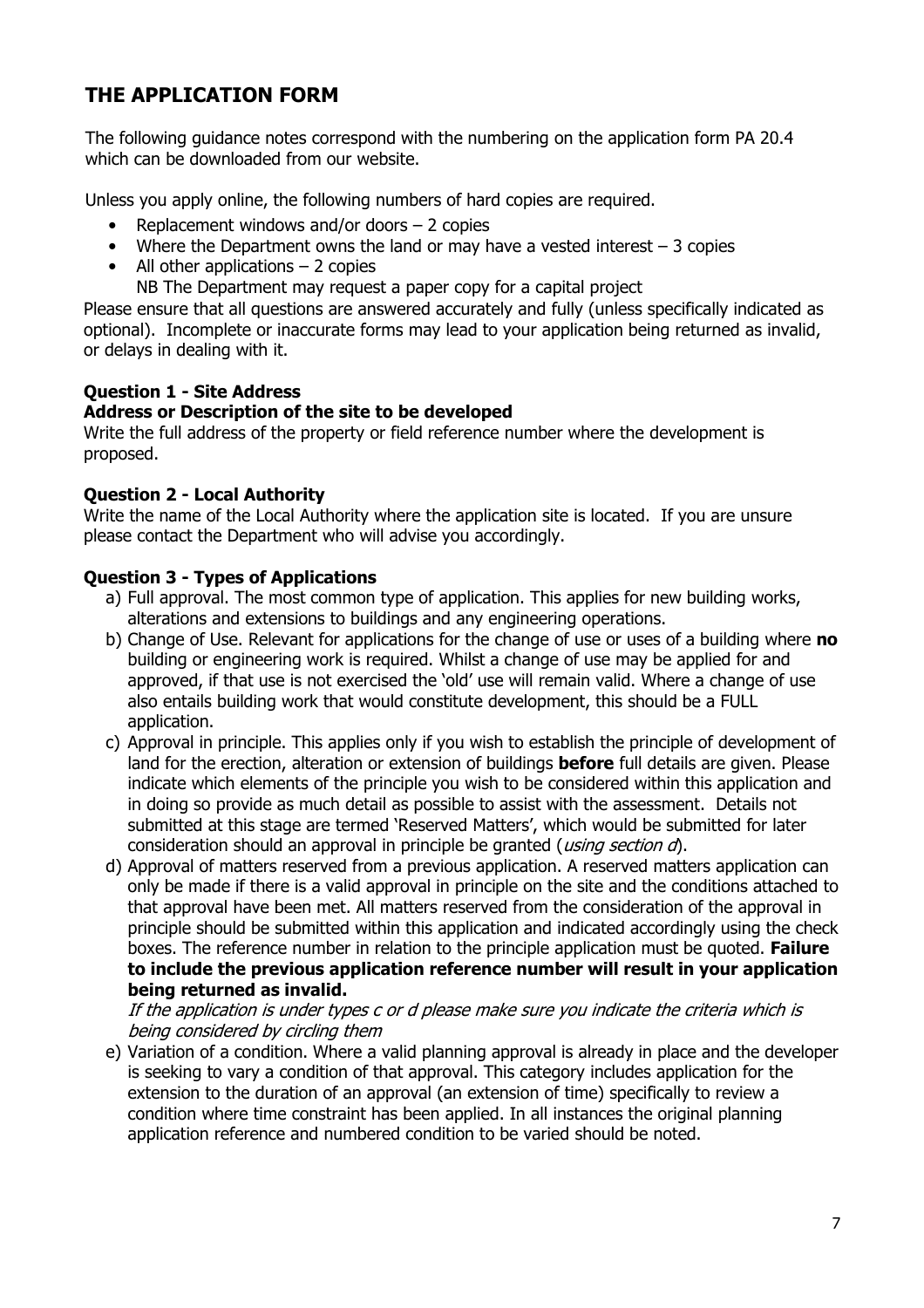#### **Question 4**

If the application relates to works already undertaken, state when the works were started and completed. Please also provide the planning enforcement enquiry reference if there is one.

#### **Question 5**

The full name of the applicant is required in this section, even where an agent has been appointed. In the case of a limited company the full details of the business or company name, as recorded at the company registry.

#### **Question 6**

The full contact address of the applicant is required. Provision of a telephone number and/or email address can assist toward a more expedient process should the Department need to contact you to resolve any queries. Please be aware scanned copies of this application and its content are published and available via the Governments' website. Redaction can be applied on request when the decision is final.

Please be aware that any decision notice will be issued to this email address UNLESS an agent has been appointed. Agents, where there is one, will be sent the notice to their address or email address if provided.

#### **Question 7**

The Applicant's interest in the site. If there are obligations that may require access onto land outside of the applicants control these will need to be addressed. If DEFA has (or could be deemed to have) an interest in the appreciation or site (for example DEFA owns the site), please highlight and clarify this as part of your answer.

#### **Question 8**

#### **a) Agent name**

Full name or business name of agent (if any)

#### **b) Address of Agent**

If using an agent, all correspondence concerning the application, including the decision notice will be sent to them rather than the applicant – PLEASE see c) below. Provision of a phone number or email address will assist the Case Officer should any queries arise during their consideration.

**c)** If using an agent, please indicate whether the acknowledgement letter and site are to go to the Agent **OR** to the Applicant. The recipient of these documents will be responsible for affixing the site notice as soon as practically possible.

Where the agent indicates that the applicant is to affix the site notice, an acknowledgement will be issued to the agent confirming that the paperwork has been sent to the client and informing them of the planning reference number.

#### **Question 9 – please describe clearly the works proposed.**

Please describe **clearly** what the application is for or the nature of the development, for example, "Two storey rear extension to a detached house". The description of the development must be clear as it will form the basis of the publication and will appear on any decision notice. It is important that this is completed as fully as possible as any omissions from the description may result in the need for amended information and re-publicity. If the works are in any way retrospective, this must be clearly indicated. Continue on a separate sheet if necessary.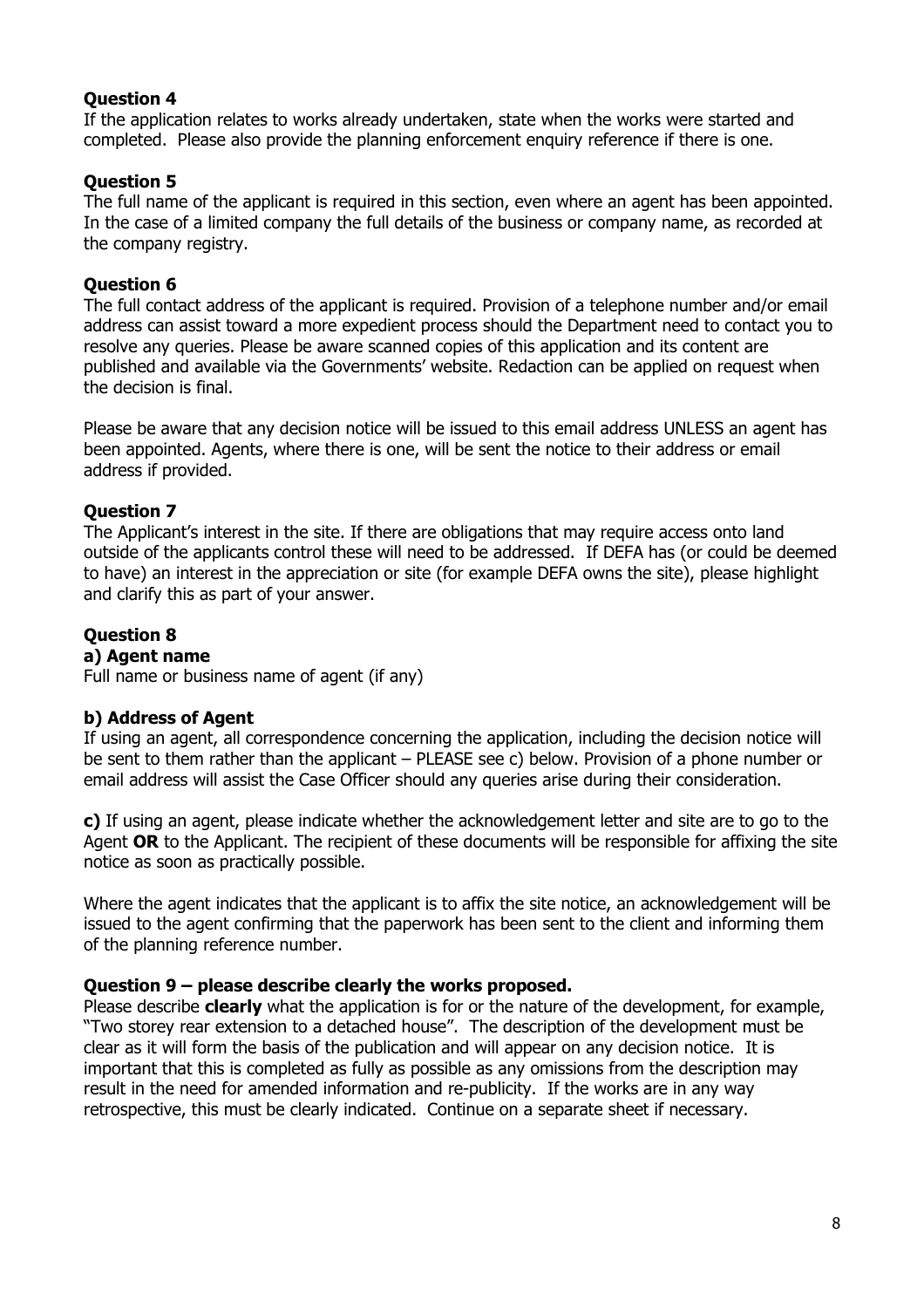#### **Question 10 – Existing Use of Site/Proposed Use of Site**

a) Give details of the existing use of the site, i.e. residential, office, retail etc. b) And the proposed use if it should differ.

Note: It is helpful to consider which Use Class the existing and proposed uses fall into. Please refer to the Town and Country Planning (Use Classes) Order 2019.

#### **Question 11.**

Development within a Conservation Area – if you are unsure whether your site is located within a Conservation Area, check prior to submitting your application with staff of the Department or via the Departments website.

Note: Separate consent is required for works to Registered Buildings (including internal alterations) and **all** demolition works within a Conservation Area (this is the same process as Registered Building Consent).

#### **Question 12 – Relevant Fee enclosed –** where required.

Please state the fee accompanying the application and which is enclosed. If advice is needed please telephone the Department. Contact details at the back of this document. Cheques should be made payable to the IOM Government. Without the appropriate fee the Department will not validate the application. Where the Department returns an application as invalid and the information remains outstanding 30 days later, any fee already remitted will be refunded.

Please note that where the works are within a Conservation Area, and would have been permitted development had they been outside of such, there is no fee chargeable. Where the fee is calculated on floor area, please state the floor area used for the calculation in the box provided. If the applicant is claiming exemption as a registered charity, please state the Registered Charity Number.

#### **Question 13. Alterations to an Access**

This section must be completed if alterations are proposed to a vehicular and/or pedestrian access. Such alterations must be clearly indicated in the submitted drawings (see guidance in relation to plans). Should such alterations be proposed (including dropped kerbs) it is always advisable to consult with the Department of Infrastructure, Highways Services prior to any submission. The numbers of parking spaces available or provided by the development, where appropriate, must be indicated. Further guidance is provided later in this document in relation to plans and supporting information.

#### **Question 14 – Site levels**

If your proposal is going to affect the level of the site, a cross section of the ground levels must be provided. These must show clearly both the existing and proposed levels to demonstrate any potential change. If you are to alter ground levels by importation or exportation of any materials the detail of the quantities expected must be stated. Further guidance is provided later in this document in relation to plans and supporting information.

Note: Consultation and pre application advice for mineral movement and extraction should be directed to the Minerals Officer, DEFA as a separate license may be required as well as any planning approval.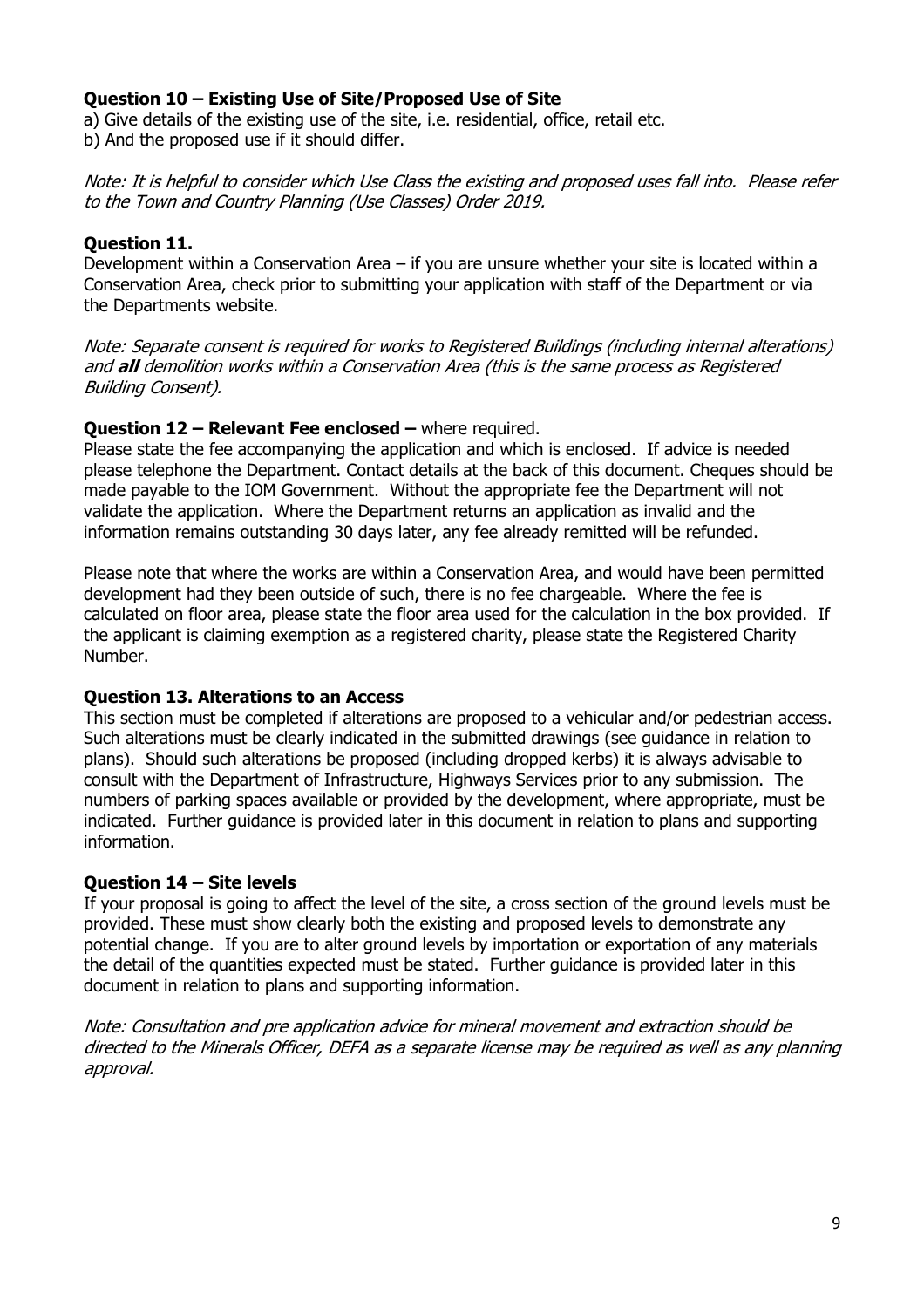#### **Question 15- New or Amended Supplies to Utilities**

Give details of any amendments to supplies in order that the statutory bodies may assess the implications of the proposal (water, gas electricity, telecoms).

It would benefit the applicant to approach **all** the relevant utility providers, a) to d), prior to submitting the application to assess whether there are any issues relating to works on the site, for example overhead/underground electricity cables.

#### **Question 16 – Foul and Surface Water Drainage**

Although to some extent covered by the Building Control process, the planning application process can include consideration of whether the proposed development can be suitably drained. Therefore, details should be supplied in relation to surface water treatment and foul drainage.

Note: Where it may be proposed to discharge septic tank or bio disc effluent into a watercourse, a licence to discharge such effluent must be applied for and obtained from Department of the Environment Food and Agriculture, Environmental Protection Unit (DEFA, EPU).

#### Advice may be sought respectively from:

- the Building Control Authority (dependent on locality of the site please contact IOM Government 685902, Douglas 696375 or Onchan 624967);
- for Storm or foul water drainage, consult with the Manx Utilities Drainage Tel 693513; and
- DEFA, Environmental Protection Unit Tel 685894 for a licence to discharge into a river/watercourse or Building Control for septic tank drainage into a field.

#### **Question 17- Trees**

Please confirm whether there are there any trees or large shrubs or hedges on the site and, if so, whether the proposal might have an impact on them. Further guidance is provided later in this document in relation to plans and supporting information.

Note: It is a punishable offence to damage a tree recklessly by careless manoeuvring of plant or machinery or by partial destruction of root systems through thoughtless excavation or alteration of ground levels. Problems arising from such activities may lead to prosecution.

#### **Question 18 – Proximity to a river?**

Is/Are the proposed work(s) within 9 metres of any watercourse (river, ditch or drain)?

#### Notes:

- Development will not normally be allowed within 9 metres of any watercourse in order to protect the aquatic and bankside habitat and species.
- In addition to requiring planning approval, any works likely to impact on a watercourse, e.g. bank repairs, erection of structures such as bridges, culverts also require the consent of the Manx Utility Authority's Land Drainage Engineers. If the watercourse is a designated Main River, consent is required for planting of trees and shrubs or erection of any structure within 9m (30') of either bank. Please Telephone 695949 for further information.
- A separate form may be required by DEFA Fisheries for Development within 8m of a Watercourse. To avoid delays, it is helpful to confirm if this form is required prior to submission and include it with your application if required. Contact DEFA Fisheries by telephoning 685857 for advice.

#### **Question 19**

It is helpful if the applicant confirms whether opportunity was taken to discuss the application and seek advice from the Department prior to its submission. Please indicate yes or no and state the name of the Officer who provided the advice and the date of that correspondence.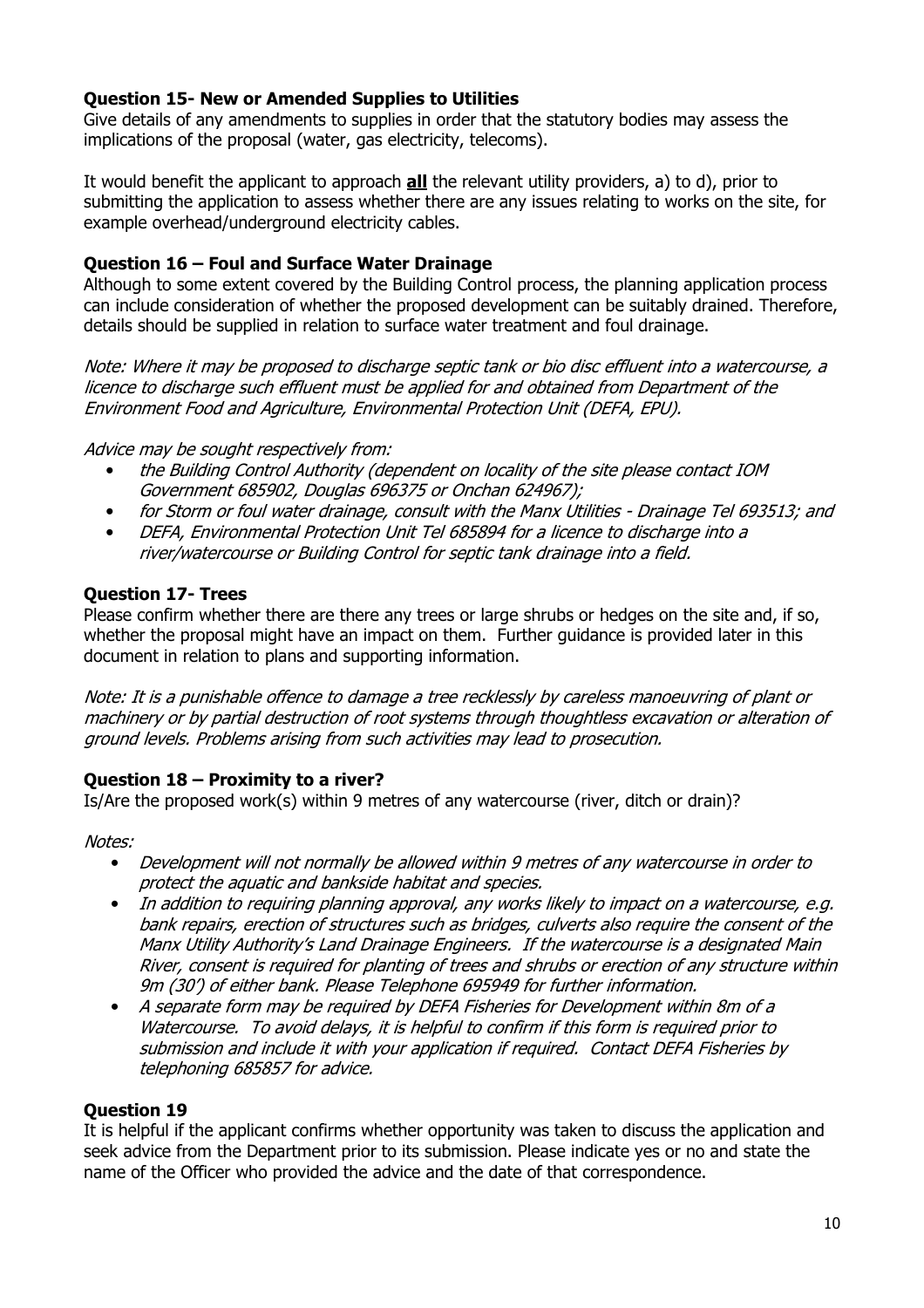#### **Question 20 – Building Control.**

Building Regulations are a separate requirement to planning approval and are a legal obligation where the technical aspect of a build is controlled/monitored. More information about Building Control is available from our website.

Complete this section if you are making an application for building regulation approval at the same time as your planning application.

There are three Building Authorities serving the Island

- Department of Environment, Food and Agriculture, Planning and Building Control (alongside) the planning service),
- Onchan Commissioners; and
- Douglas Borough Council.

You do not have to apply for building regulation consideration at the same time as your planning application, and may wish to await a positive outcome to your planning application before making a submission.

Please note that DEFA makes comparison where possible between planning and building control applications, ensuring consistency in the plans between both functions.

#### **Question 21**

Do you wish to provide any additional information which may assist the Case Officer in the consideration of the application?

Any statement, justification in support of your application should be provided and continued onto a separate sheet where necessary. However, this detail makes up part of the formal application. The information will be available to members of the public who wish to inspect the application. If development is approved, conditions may be attached that it is carried out in strict accordance with any supporting information submitted.

The application in its entirety will be available at the Department's public counter AND via the Government's online services facility.

#### **General Data Protection Regulations notice**

#### **Question 22 –– Statement**

The applicant must read the statement, sign and date the application. If you are signing on behalf of a company your relationship to that company MUST be clearly stated, i.e. Secretary, Director etc.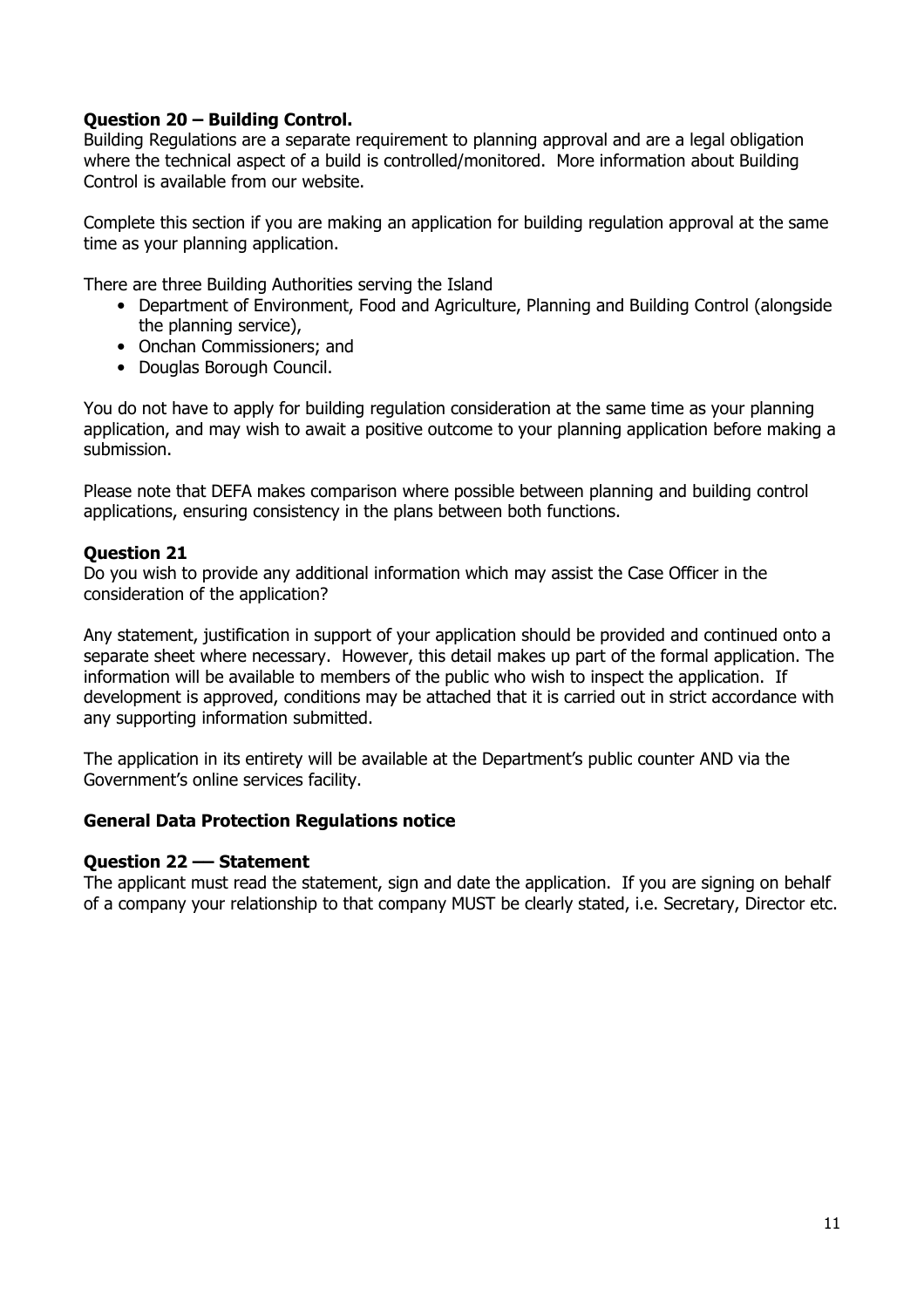# **PLANS AND SUPPORTING INFORMATION**

The various plans/drawings/information required is set out below. A plan referred to in this paragraph must be presented on paper of such a size to make its contents clear to the Department without the need for clarification or explanation. All plans should be named and numbered in a logical manner (e.g. "Drawing 01 – Location Plan"). Applications must include a drawing register which lists everything submitted as part of the application in addition to the application form. This is to ensure that anyone reviewing or commenting on the application is aware of everything they may need to look at, which is particularly important for on-line submissions.

#### **Failure to submit all required plans and detail sufficient to clarify and validate the proposal will result in your application being returned.**

#### **1. Location Plan**

All applications must include an accurate and up-to-date site location plan to a standard scale showing:

- a clearly marked North point;
- red line boundary (application site);
- blue line boundary (other land controlled by the applicant); and
- the relationship of the site to adjoining land and buildings, to any highway serving the site, and to the nearest settlement or other familiar point of reference.

Any plan must be presented at a scale to make its contents clear to the Department without the need for clarification or explanation. Any plan provided in response to the fourth bullet above may consist of a separate plan not exceeding a metric scale of 1:10,000.

#### **2. Flood Risk Assessment**

All applications within an area identified as at risk of flooding which seek approval for a new building or a change of use must include a flood risk assessment.

#### **3. Site Plan**

All applications except those for approval in principle, change of use or replacement door/window in a Conservation Area must include a site plan to a metric scale of not less than 1:500 on which are indicated accurately:

- the position of all buildings, both existing and proposed;
- the position of any driveways and vehicular access, both existing and proposed;
- the position of all proposed engineering operations and any proposed fences or walls;
- the position, and extent, of any proposed visibility splay where the proposed development includes any works to create or materially alter a vehicular access;
- the position and extent of any area for the parking and or storage of vehicles (motor cars, motor cycles or goods or passenger vehicles) and pedal cycles;
- the position and extent of all existing trees where the proposed development includes any works within the vicinity of such trees;
- where changes are proposed to site levels, existing and proposed levels; and
- the position and nature of all proposed landscaping.

#### **4. Plans, Elevations and Sections**

All applications except those for approval in principle, change of use or replacement door/window in a Conservation Area must include plans, elevations and sections of all proposed buildings and structures both existing and proposed to a metric scale of not less than 1:100, fully dimensional using metric units and annotated so as to specify:

- the material and nature of all external finishes; and
- floor or base levels relative to a fixed datum outside the site plan.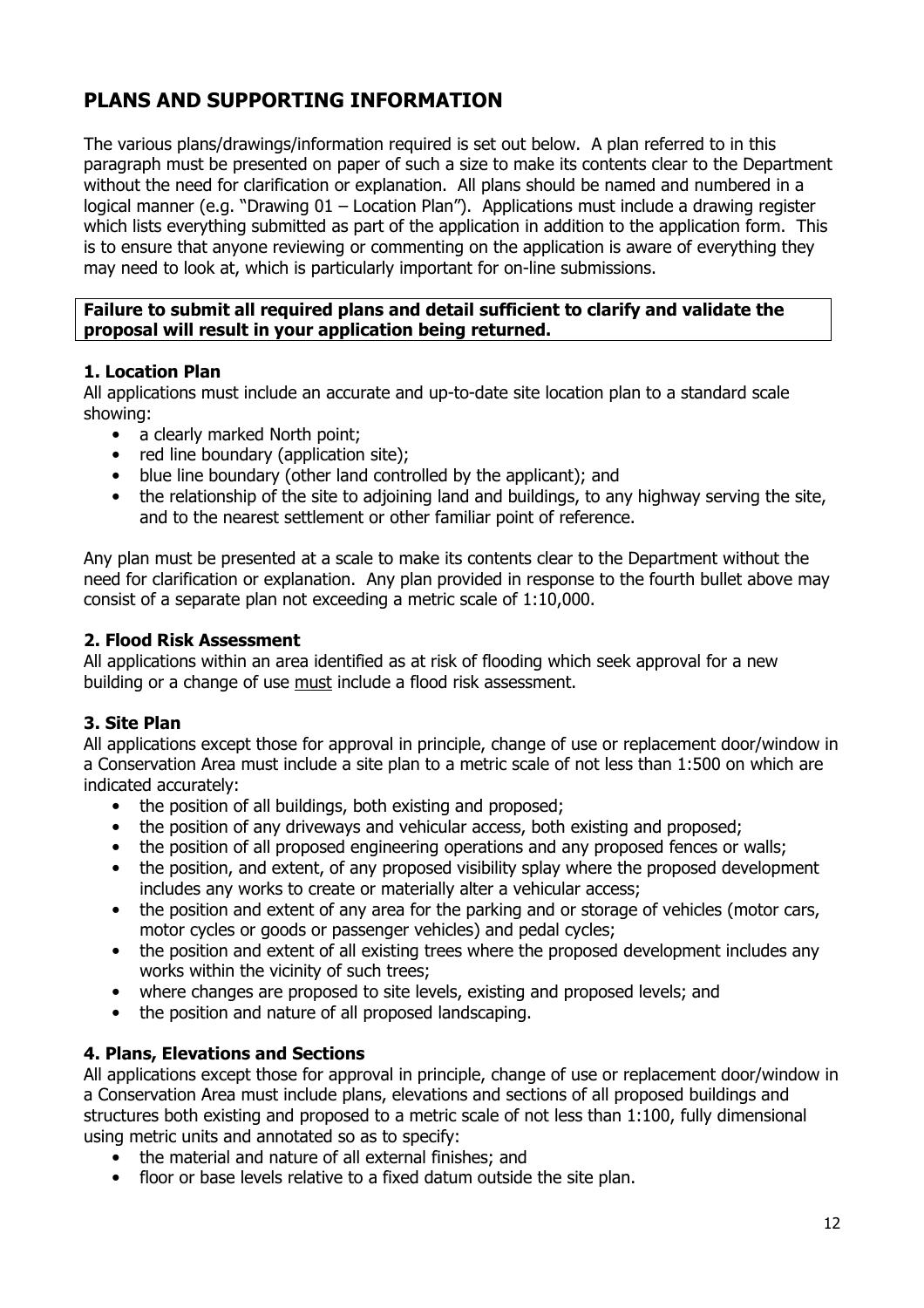The submission of photographs of the site is almost always of assistance and may help speed up the consideration of the application. Photomontage images are useful to indicate a proposal, but they are not a substitute for scaled elevation plans which should always be submitted.

#### **5. Minerals & Waste**

All applications except those for approval in principle, change of use or replacement door/window in Conservation Area must include details of any anticipated incidental removal of minerals from the site or the importation/removal of waste to/from the site. Additional guidance in relation to Building Control and Demolition is available on the website.

For the purposes of this guidance, minerals are materials in or under land of a kind ordinarily worked for removal by underground or surface working. Waste is an eliminated or discarded material which is no longer useful to, or required by, the person who owns it.

#### **6. Change of Use**

An application for planning approval consisting only of a change in the use of a building and not involving external building or engineering operations must include dimensioned floor lay-out plans of the existing and proposed use that clearly show both the existing and proposed:

- arrangement of the rooms in the building; and
- means of access and egress from the building.

#### **7. Reserved matters**

Every application for such approval must include details:

- of the approval in principle to which the application relates; and
- as required by the condition of that approval with which the application seeks to comply.

#### **8. Replacement windows and doors in Conservation Area**

An application for planning approval consisting only of a replacement of a window or door of a building in a Conservation Area must include details, both existing and proposed, of the size, shape and construction of the window or door which is the subject of the application and:

- a clear photographic representation of that window or door; and/or
- a scale drawing of it.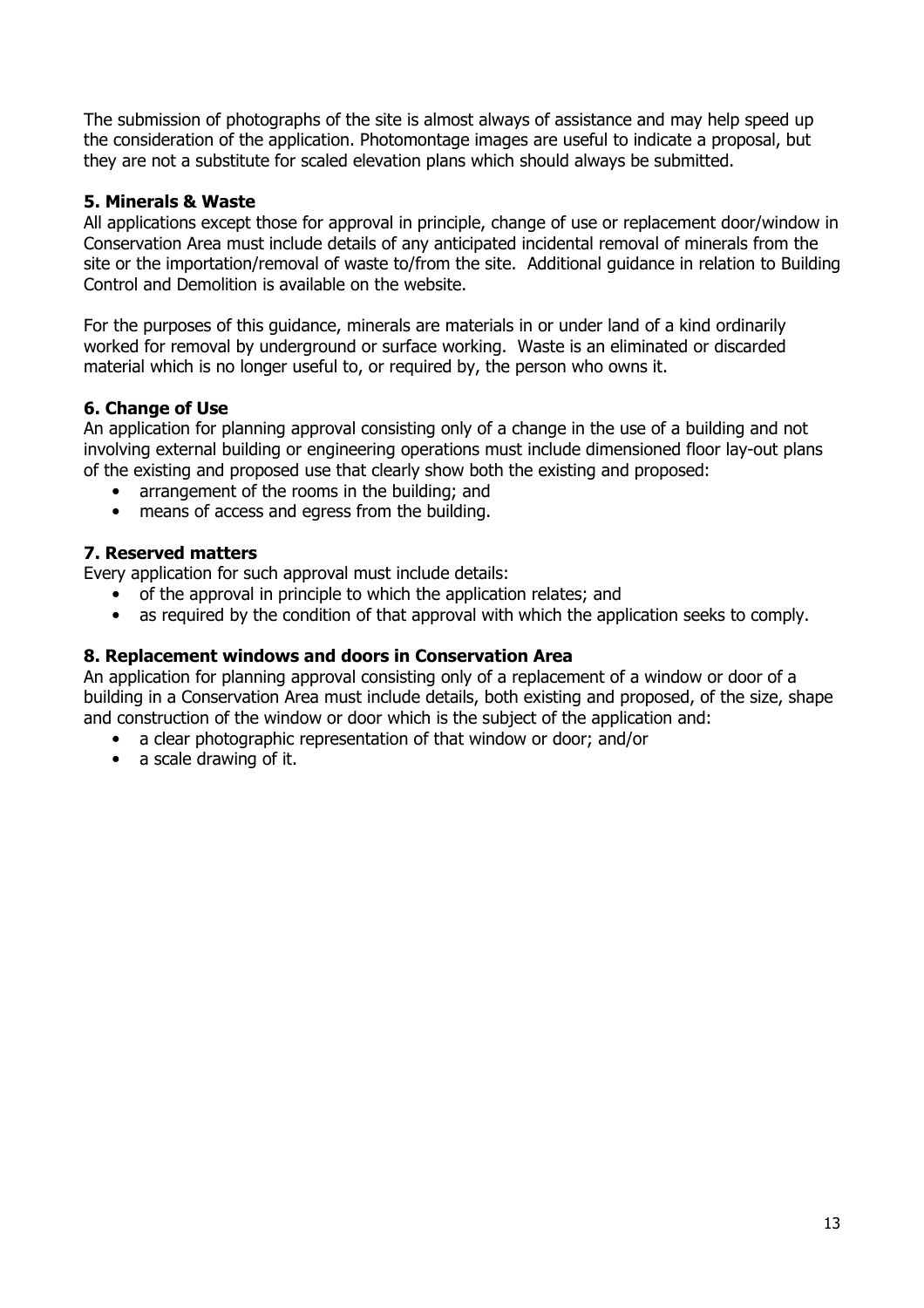# **FLOOD RISK ASSESSMENTS**

#### **What is a Flood Risk Assessment (FRA)?**

A FRA is, "A document which assesses the likelihood of flooding in a particular area, so that judgements can be made about the feasibility of flood mitigation measures and whether development should be allowed or not 1".

For some developments an FRA will be a technical document including supporting information. For smaller developments a statement may suffice, as long as it addresses the scope.

#### **When is a FRA required?**

Manx Utilities have published maps (www.manxutilities.im/your-home/watercourses-andflooding/flood-maps/ ) showing areas at high risk of flooding from river or tidal flooding.

The Order indicates that planning applications for new buildings or changes of use within a building or on land must be accompanied by a FRA.

If technical information can demonstrate that an area is not in an area at risk of flooding (ignoring the presence of any defences) then no further information will be required in order to validate the application. However in such circumstances the application must include confirmation from Manx Utilities that they have accepted the technical information.

#### **What is the policy background?**

The Order builds on an established legal/policy framework.

- Section 68 of the Flood Risk Management Act 2013 makes flooding a material planning consideration in the determination of applications.
- The Strategic Plan<sup>2</sup> (www.gov.im/strategicplanning) contains relevant policies, including requiring flood risk assessments and details of mitigation measures. Appendix 4 sets out information required as part of a flood risk assessment for particular sites.
- In 2009 a draft Flooding Planning Policy Statement (www.gov.im/pps) was produced and consulted on, although this has not been finalised or formally approved

#### **What does a FRA need to show?**

In broad terms, the purpose of an FRA is to demonstrate that the applicant has:

- considered the presence and level of flood risk;
- identified any existing flood risk defences/mitigation and any residual risk<sup>3</sup>;
- considered any actions to reduce the likelihood or impact of flooding occurring and identified any proposed actions within the application details; and
- considered whether the development is likely to increase the likelihood or impact of flooding on other properties.

See Table 1 for information on the requirements for different types of development.

The risks left over after the actions to mitigate/defend against flood risk (e.g. the failure of flood management infrastructure such as a breach of a raised flood defence).

<sup>1</sup> Strategic Plan 2016 appendix 1

<sup>2</sup> Originally published 2007. The latest version was adopted in 2016, although only the housing numbers were updated. 3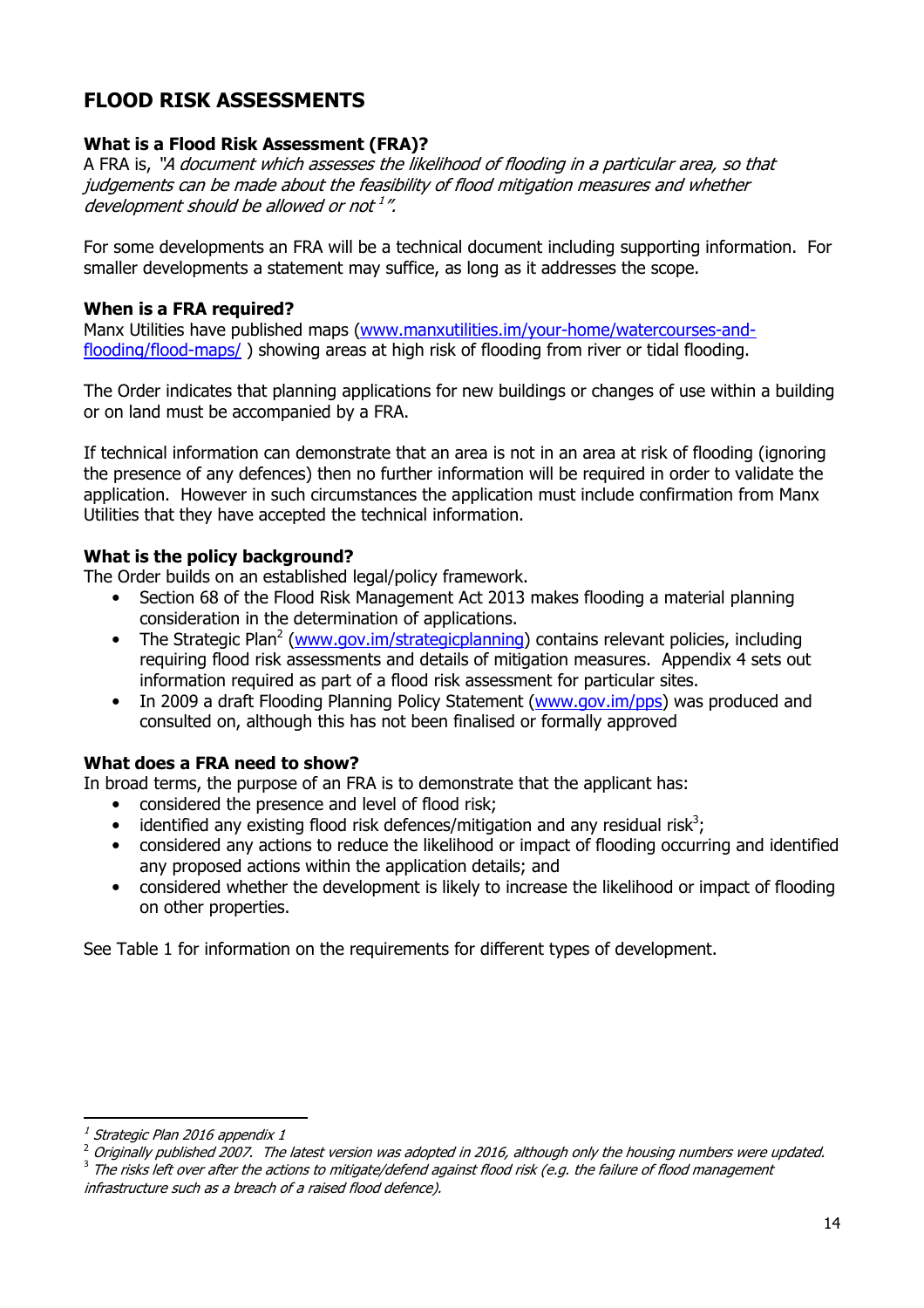#### **Table 1: Scope of Flood Risk Assessments**

| <b>Type of</b><br><b>Development</b>                                                     | <b>Information Required</b>                                                                                                                                                                                                                                                                                                                                                                                    |
|------------------------------------------------------------------------------------------|----------------------------------------------------------------------------------------------------------------------------------------------------------------------------------------------------------------------------------------------------------------------------------------------------------------------------------------------------------------------------------------------------------------|
| New Buildings                                                                            | Where a new building is proposed in an area of flooding the detail in the<br>flood risk assessment should be proportionate to the scale of development<br>proposed. However the requirement will generally be for the level/type of<br>information as set out in Appendix 4 of the Strategic Plan.                                                                                                             |
| Replacement<br><b>Buildings</b>                                                          | The level of information in the FRA may be reduced where the applicant can<br>demonstrate that there are existing buildings on the site to be demolished<br>and the proposed buildings will result in a net reduction in flood risk due to<br>the proposed use, size and/or flood resilience of those buildings.                                                                                               |
| <b>Domestic</b><br><b>Buildings</b><br>(NOT New or<br>Replacement<br>Houses or<br>Flats) | New buildings in the curtilage of residential properties (e.g. garages, sheds<br>and other outbuildings) will not normally require a flood risk assessment,<br>other than a statement which sets out:<br>confirmation of the flood risk;<br>details of any measures to reduce it; and<br>$\bullet$<br>details of any measures to reduce wider impacts (e.g. measures to<br>reduce surface water run-off).      |
| Change of Use                                                                            | For an application for change of use which does not involve any operational<br>development, it must set out:<br>that the proposed use is less vulnerable than the existing use <sup>4</sup> ; and/or<br>the mitigation measures proposed to mitigate the risk of flooding to<br>$\bullet$<br>the proposed use.                                                                                                 |
| Approval in<br>Principal                                                                 | The amount of information will depend on what matters are reserved,<br>however the application must provide sufficient information to demonstrate<br>how the applicant considers that the site could be made safe, even if the<br>exact measures to be used are to be confirmed in subsequent reserved<br>matters applications.                                                                                |
| Extensions and<br>Alterations                                                            | Proposals for extensions or alterations to an existing building which do not<br>involve a change of use are not required by the Order to include a FRA to be<br>validated. However, this does not preclude the requirement of further<br>information prior to determination, and so where such a proposal is in an<br>area at risk of flooding, the inclusion of information is encouraged to avoid<br>delays. |

#### **How can I obtain more information?**

Manx Utilities hold information in relation to flooding, including hydraulic models. These can be provided in certain circumstances to support the production of flood risk assessments for larger developments. For smaller developments they may be able to provide advice about potential flood levels (to inform the identification of proposed mitigation measures).

<sup>4</sup> Manx policy does not set out vulnerability classes, and so Table 2 of the UK National Planning Policy Framework Guidance should be referred to:

https://assets.publishing.service.gov.uk/government/uploads/system/uploads/attachment\_data/file/6000/2115548.pdf